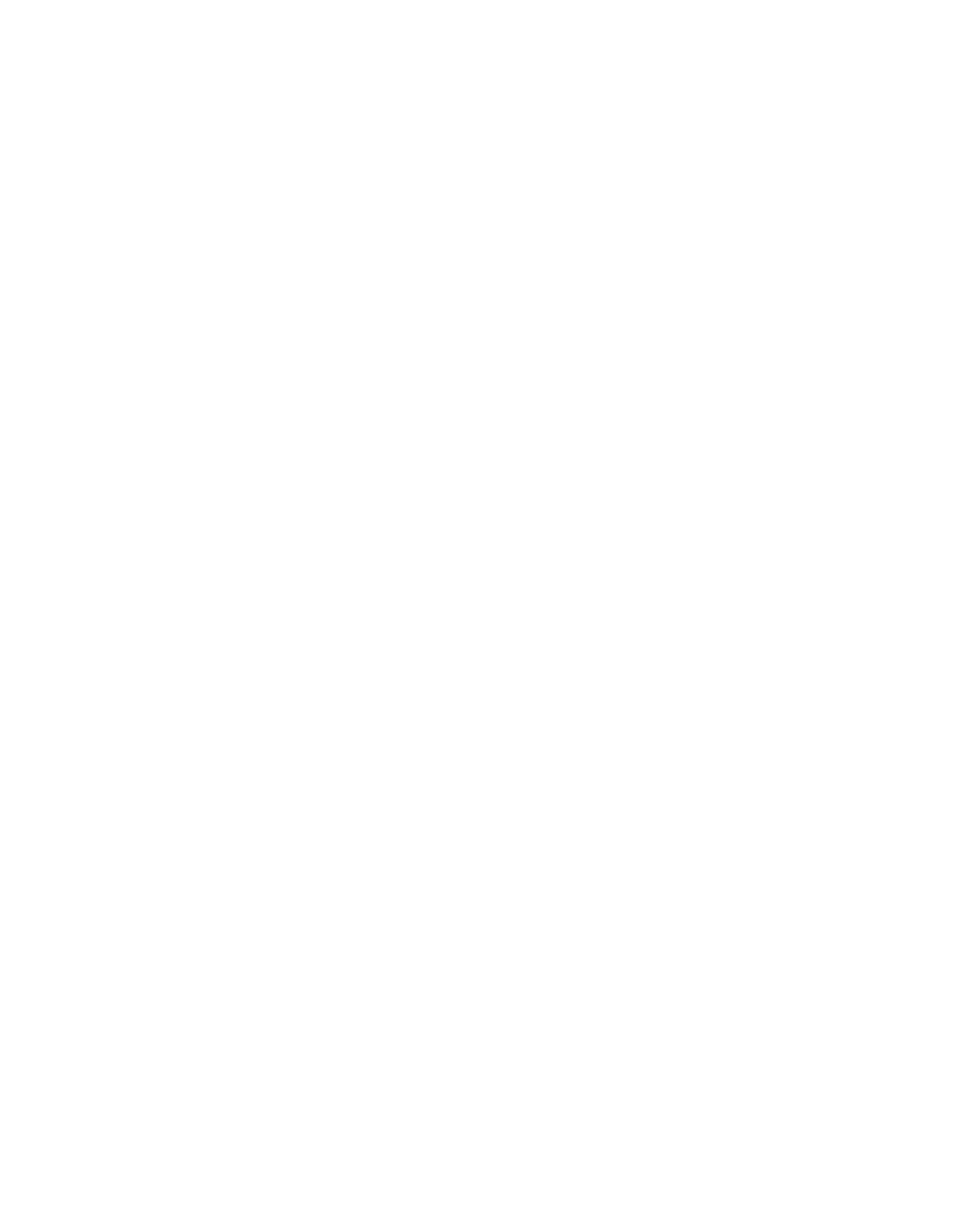# Tmax molded case circuit-breakers Dimensions Ts3 series

Overall dimensions Ts3



- **1** Flange for compartment door
- **4** Tightening torque 2 Nm

| <b>Dimensions</b> |  |  |  |  |  |  |  |  |  |                                                                                                                                        |  |  |
|-------------------|--|--|--|--|--|--|--|--|--|----------------------------------------------------------------------------------------------------------------------------------------|--|--|
|                   |  |  |  |  |  |  |  |  |  | A I RICIDIFIFICIHII II V                                                                                                               |  |  |
|                   |  |  |  |  |  |  |  |  |  | $\pm$ 105 $\pm$ 140 $\pm$ 170 $\pm$ 87.25 $\pm$ 35 $\pm$ Ø8 $\pm$ 143 $\pm$ 10 $\pm$ 73.75 $\pm$ 18x18 $\pm$ 24 $\pm$ 17.5 $\pm$       |  |  |
|                   |  |  |  |  |  |  |  |  |  | $\pm$ 4.13 $\pm$ 5.51 $\pm$ 6.69 $\pm$ 3.44 $\pm$ 1.38 $\pm$ 0.031 $\pm$ 5.63 $\pm$ 0.39 $\pm$ 2.90 $\pm$ 71x.71 $\pm$ 0.94 $\pm$ 0.69 |  |  |

Drilling template for support sheet



| <b>Dimensions</b> |     |                    |                                                          |       |        |  |  |  |  |  |
|-------------------|-----|--------------------|----------------------------------------------------------|-------|--------|--|--|--|--|--|
|                   |     |                    |                                                          |       |        |  |  |  |  |  |
| mm                | 35. | - 70               | $\frac{1}{2}$ 139 $\frac{1}{2}$ 71.75 $\frac{1}{2}$ 17.5 |       |        |  |  |  |  |  |
|                   |     | 1.38 : 2.76 : 5.47 |                                                          | : 282 | : ∩ 69 |  |  |  |  |  |